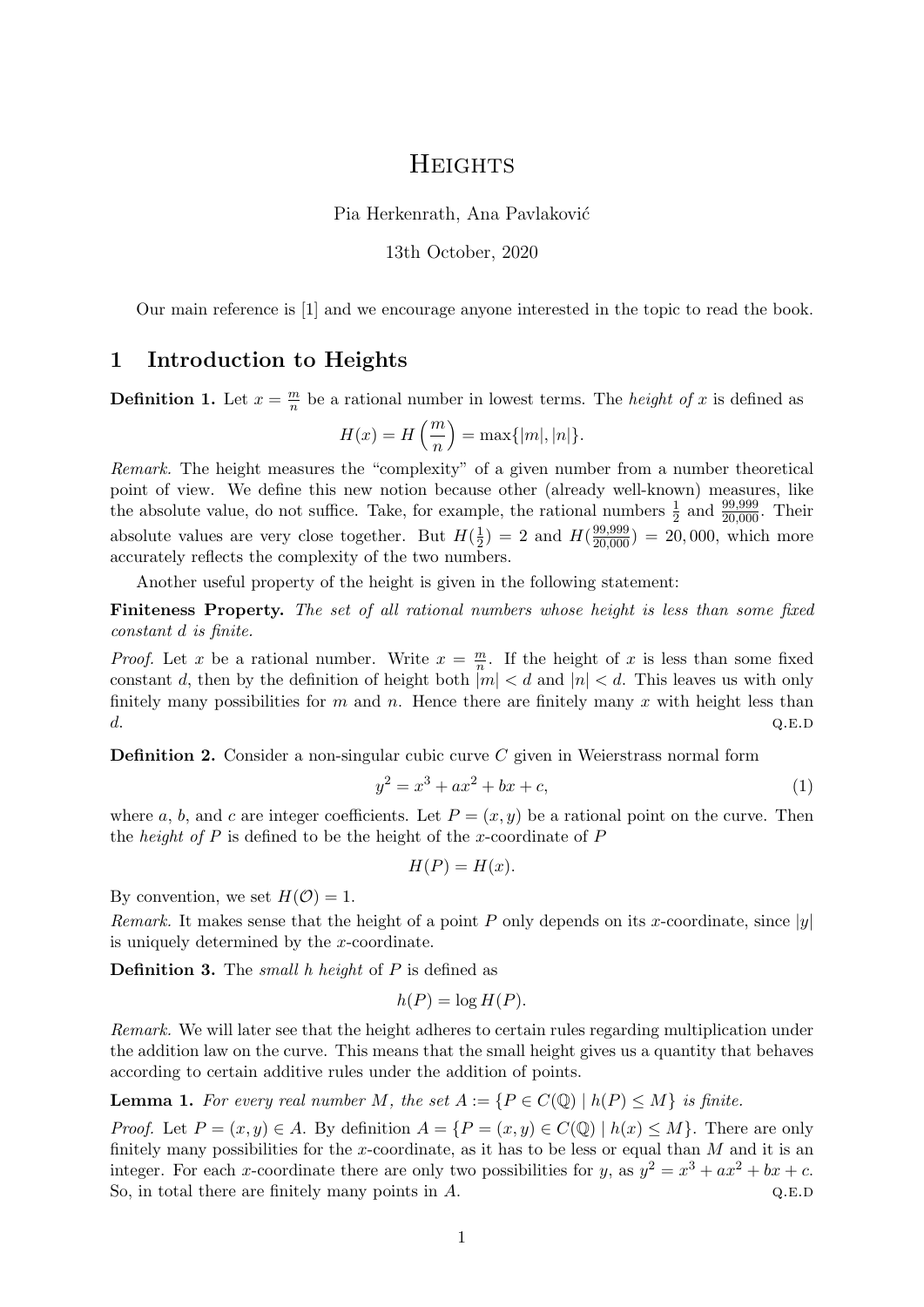## 2 Height of  $P + P_0$

**Lemma 2.** Let  $P_0$  be a fixed rational point on C. There exists a constant  $\kappa_0$  that depends on  $P_0$  and on a, b, and c, such that

$$
h(P + P_0) \le 2h(P) + \kappa_0 \qquad \forall P \in C(\mathbb{Q}).
$$

Before giving the proof of Lemma 2, we will derive two preliminary results that will be needed later.

Result 1. The x- and y-coordinates of any rational point P on the curve can be written in the form

$$
x = \frac{m}{e^2} \text{ and } y = \frac{n}{e^3},
$$

where m, n,  $e \in \mathbb{Z}$ ,  $e > 0$  and  $gcd(m, e) = gcd(n, e) = 1$ .

*Proof.* Since P is a rational point, we can write  $x = \frac{m}{R}$  $\frac{m}{R}$  and  $y = \frac{n}{S}$  $\frac{n}{S}$  for  $R, S \in \mathbb{Z}^+$  with  $gcd(m, R) = gcd(n, S) = 1$ , i.e. x and y are in lowest terms. The goal is to find the relation between R and S.

Substituting x and y into the equation of the curve  $(1)$  gives

$$
\frac{n^2}{S^2} = \frac{m^3}{R^3} + a\frac{m^2}{R^2} + b\frac{m}{R} + c.
$$

Multiplying both sides by  $R^3S^2$  gets rid of the denominators

$$
R^3 = S^2m^3 + aS^2Rm^3 + bS^2R^2m + cS^2R^3.
$$
 (2)

Notice that  $S^2$  appears in each term on the right-hand side of (2). This means that  $S^2 \mid R^3 n^2$ . But by assumption  $gcd(n, S) = 1$ , which implies

$$
S^2 \mid R^3. \tag{3}
$$

In equation  $(2)$  we also see that R appears in each term on the right-hand side, except for the first one. Thus  $R | S^2m^3$ . But again by assumption  $gcd(m, R) = 1$ , so it follows that

$$
R \mid S^2. \tag{4}
$$

This is equivalent to  $R^2 \mid S^2R$ . Applying that fact to equation (2) again, one can see that  $R^2 \mid S^2m^3$ , and thus

$$
R \mid S. \tag{5}
$$

Similarly, using (5) and equation (2) we get  $R^3 | S^2 m^3$ , which implies

$$
R^3 \mid S^2. \tag{6}
$$

From (3) and (6) it follows immediately that  $R^3 = S^2$ . Now take  $e = \frac{S}{B}$  $\frac{S}{R}$ . Then

$$
e^{2} = \frac{S^{2}}{R^{2}} = \frac{R^{3}}{R^{2}} = R,
$$

$$
e^{3} = \frac{S^{3}}{R^{3}} = \frac{S^{3}}{S^{2}} = S.
$$

This gives the desired result.

 $Q.E.D$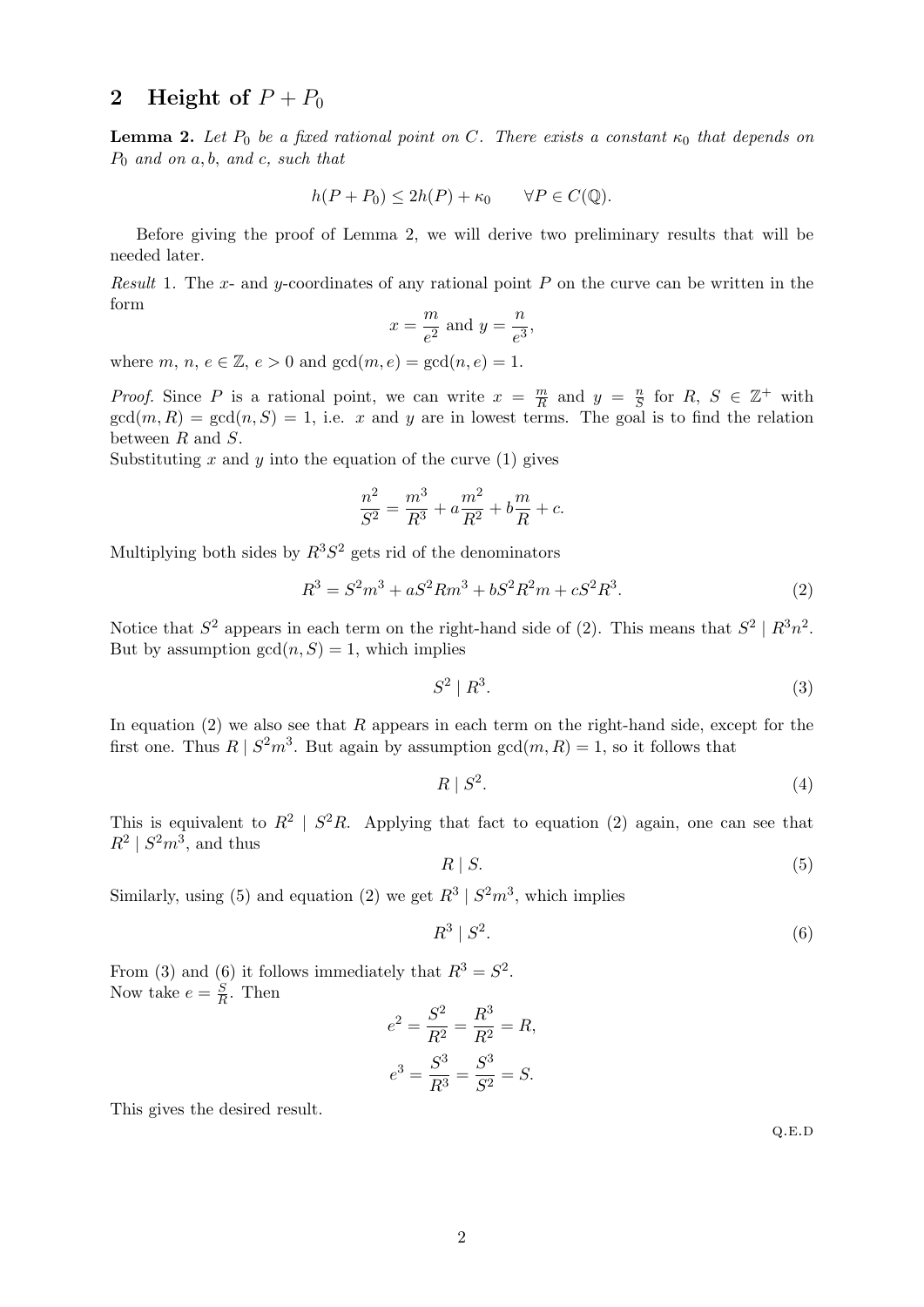*Result* 2. Let  $P = \left(\frac{m}{e^2}, \frac{n}{e^3}\right)$  $\frac{n}{e^3}$ ) be a rational point on the curve given in lowest terms. Then the height  $H(P)$  can be used to give a bound for the x- and y-coordinates of P:

- (i)  $|m| \leq H(P)$ ,
- (ii)  $e \leq H(P)^{\frac{1}{2}},$
- (iii) There exits a constant  $K > 0$  depending on a, b, and c such that  $|n| \leq KH(P)^{\frac{3}{2}}$ .

*Proof.* By definition, the height of P is given by  $H(P) = H\left(\frac{m}{e^2}\right) = \max\{|m|, e^2\}$ . It immediately follows that

 $|m| \leq H(P)$ ,

and

$$
e^2 \le H(P) \implies e \le H(P)^{\frac{1}{2}}.
$$

To show (iii), we begin by substituting  $x = \frac{m}{e^2}$  $\frac{m}{e^2}$  and  $y = \frac{n}{e^3}$  $\frac{n}{e^3}$  into the equation of the curve (1).

$$
\frac{n^2}{e^6} = \frac{m^3}{e^6} + a\frac{m^2}{e^4} + b\frac{m}{e^2} + c
$$
  

$$
\implies n^2 = m^3 + ae^2m^2 + be^4m + ce^6
$$

Taking the absolute value on both sides and using the triangle inequality gives

$$
|n^{2}| = |m^{3} + ae^{2}m^{2} + be^{4}m + ce^{6}|
$$
  
\n
$$
\leq |m^{3}| + |ae^{2}m^{2}| + |be^{4}m| + |ce^{6}|.
$$

Now we can use the bounds for  $m$  and  $e$  from above:

$$
|n2| \le H(P)3 + |a|H(P)3 + |b|H(P)3 + |c|H(P)3
$$
  
= (1 + |a| + |b| + |c|)H(P)<sup>3</sup>.

This implies that

$$
|n| \le \sqrt{1+|a|+|b|+|c|} \ H(P)^{\frac{3}{2}}.
$$

Taking  $K = \sqrt{1 + |a| + |b| + |c|}$  gives the desired result. Q.E.D

Now we can use these two results to prove Lemma 2.

*Proof of Lemma 2.* Fix  $P_0 = (x_0, y_0)$ . The case  $P_0 = \mathcal{O}$  is trivial, so we can assume  $P_0 \neq \mathcal{O}$ . It is enough to show the inequality for all  $P \in C(\mathbb{Q})$  except finitely many. This is because for finitely many P we can simply take the difference  $h(P + P_0) - 2h(P)$  and choose  $\kappa_0$  to be greater than all these differences. Hence, assume  $P \notin \{P_0, -P_0, \mathcal{O}\}\.$  Note that by excluding  $P_0$  we can avoid having to use the duplication formula later. The small height of twice a point  $h(2P)$  will be discussed further in Lemma 3.

Now let us write  $P = (x, y)$  and  $P + P_0 = (\mu, \eta)$ . We are interested in the small height of  $P + P_0$ , and since  $h(P + P_0) = h(\mu)$  we need to derive an expression for  $\mu$ .

In an earlier talk we saw the formula for adding two points on a curve

$$
\mu + x + x_0 = \lambda^2 - a
$$
,  $\lambda = \frac{y - y_0}{x - x_0}$ .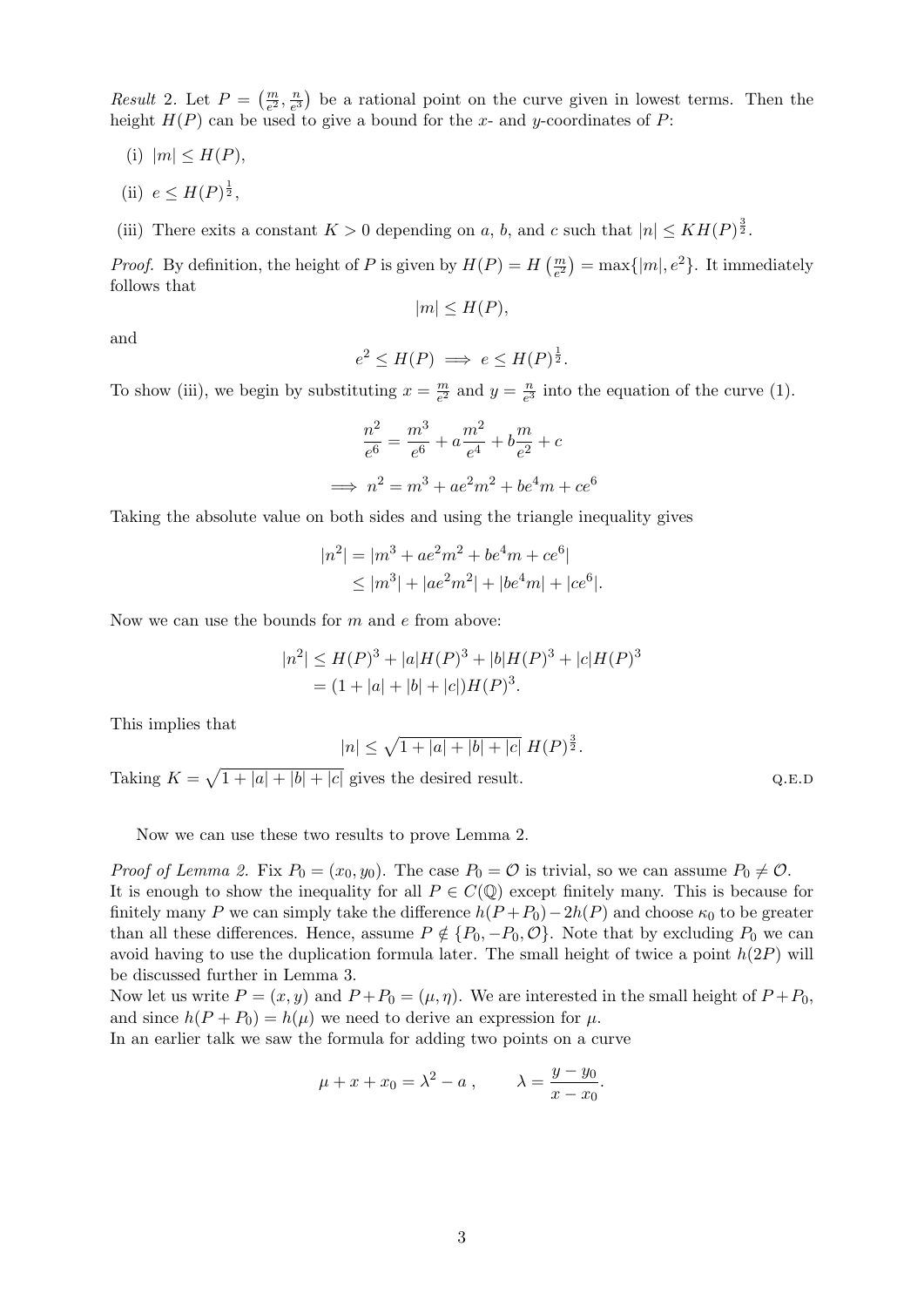Note that  $\lambda$  is well-defined, since  $P \neq P_0$ , i.e.  $x \neq x_0$  by assumption. Rearranging the above formula for  $\mu$  and substituting in  $\lambda$  gives

$$
\mu = \frac{(y - y_0)^2}{(x - x_0)^2} - a - x - x_0
$$
\n
$$
= \frac{(y - y_0)^2 - (x - x_0)^2 (a + x + x_0)}{(x - x_0)^2}
$$
\n
$$
= \frac{y^2 - 2yy_0 + y_0^2 - (x^2 - 2xx_0 + x_0^2)(a + x + x_0)}{(x - x_0)^2}
$$
\n
$$
= \frac{y^2 - 2yy_0 + y_0^2 - ax^2 - x^3 - x^2x_0 + 2axx_0 + 2x^2x_0 + 2xx_0^2 - ax_0^2 - x_0^2x - x_0^3}{x^2 - 2xx_0 + x_0^2}
$$
\n
$$
= \frac{y^2 - x^3 - 2yy_0 + x^2(x_0 - a) + x(x_0^2 + 2ax_0) + y_0^2 - x_0^3 - ax_0^2}{x^2 - 2xx_0 + x_0^2}.
$$

From the equation of the curve (1) we get  $y^2 - x^3 = ax^2 + bx + c$ . Substituting this into the equation above, we get

$$
\mu = \frac{-2yy_0 + x^2x_0 + x(x_0^2 + 2ax_0 + b) + y_0^2 - x_0^3 - ax_0^2 + c}{x^2 - 2xx_0 + x_0^2}
$$

$$
= \frac{Ay + Bx^2 + Cx + D}{Ex^2 + Fx + G}, \tag{7}
$$

where we assume  $A, B, C, D, E, F$ , and G to be integers (if not, multiply by their least common divisor).

Note that the constant  $\kappa_0$  we are looking for may depend on A, B, C, D, E, F and G, since  $A, ..., G$  depend only on a, b, c and  $P_0$ .

Now by Result 1 our arbitrary point P can be written as  $P = \left(\frac{m}{e^2}, \frac{n}{e^2}\right)$  $\frac{n}{e^3}$ ). Substituting this into (7) yields

$$
\mu = \frac{A\frac{n}{e^3} + B\frac{m^2}{e^4} + C\frac{m}{e^2} + D}{E\frac{m^2}{e^4} + F\frac{m}{e^2} + G}
$$

$$
= \frac{Ane + Bm^2 + Cme^2 + De^4}{Em^2 + Fme^2 + Ge^4}.
$$

We know that m, n, and e are integers, and saw earlier that  $A, ..., G$  are also integers. This means that both the numerator and the denominator of the equation above are integers. Hence  $\mu$  is rational. However, the definition of the height was given for rational numbers in lowest terms. The number  $\mu$  may not be in lowest terms, but cancelling reduces the size of both the numerator and denominator of a rational number, and thus also reduces the height. Therefore

$$
H(P + P_0) = H(\mu) \le \max\{|Ane + Bm^2 + Cme^2 + De^4|, |Em^2 + Fme^2 + Ge^4|\}.
$$

We will first consider the numerator of  $\mu$ . Using the triangle inequality gives

$$
|Ane + Bm^2 + Cme^2 + De^4| \le |Ane| + |Bm^2| + |Cme^2| + |De^4|.
$$

Now we can use the bounds for  $|m|, |n|$ , and e from Result 2:

$$
|Ane + Bm2 + Cme2 + De4| \le |AK|H(P)2 + |B|H(P)2 + |C|H(P)2 + |D|H(P)2
$$
  
= (|AK| + |B| + |C| + |D|)H(P)<sup>2</sup>. (8)

Similarly, we can bound the denominator of  $\mu$  using the triangle inequality and Result 2:

$$
|Em^2 + Fme^2 + Ge^4| \le |Em^2| + |Fme^2| + |Ge^4|
$$
  
\n
$$
\le |E|H(P)^2 + |F|H(P)^2 + |G|H(P)^2
$$
  
\n
$$
= (|E| + |F| + |G|)H(P)^2.
$$
\n(9)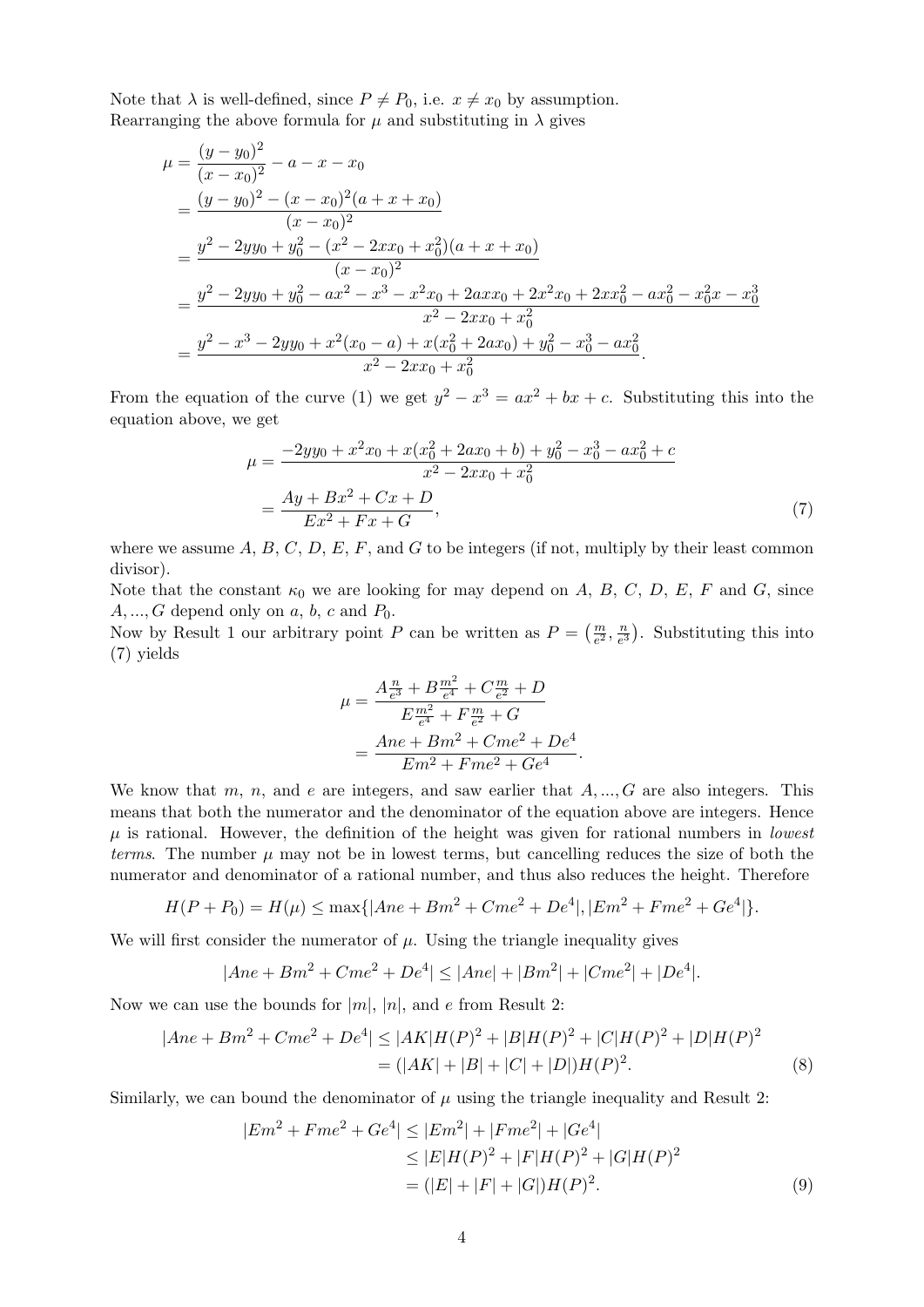Combining (8) and (9) with the bound for  $H(P + P_0)$  yields

$$
H(P + P_0) \le \max\{(|AK| + |B| + |C| + |D|)H(P)^2, (|E| + |F| + |G|)H(P)^2\}
$$
  
= max{(|AK| + |B| + |C| + |D|), (|E| + |F| + |G|)}H(P)^2.

Let us define  $\kappa'_0 := \max\{(|AK| + |B| + |C| + |D|), (|E| + |F| + |G|)\}\$ . To get the small height, we take the logarithm on both sides

$$
h(P + P_0) \le \log(\kappa'_0 H(P)^2)
$$
  
=  $\log(\kappa'_0) + 2h(P).$ 

Setting  $\kappa_0 = \log(\kappa'_0)$  concludes the proof.

3 Height of 2P

**Lemma 3.** There is a constant  $\kappa$ , depending on a, b, and c, so that

$$
h(2P) \ge 4h(P) - \kappa \quad \forall P \in C(\mathbb{Q}).
$$

Remark. Proving Lemma 3 is harder than Lemma 2, because we need to make sure there is not too much cancellation, i.e. doubling  $\frac{1}{2}$  gives us  $\frac{2}{2} = 1$ , which has smaller height than  $\frac{1}{2}$ . Luckily, on elliptic curves there is some sort of rule that the height follows with respect to doubling, as stated in Lemma 3.

Proof of Lemma 3. First, note that we can ignore any finite set of points, since we can always take  $\kappa$  larger than  $4h(P)$  for all points in that finite set. So, we will discard the finitely many points satisfying  $2P = \mathcal{O}$ .

Now, we recall the duplication formula which we saw in the first talk: Let  $P = (x, y)$  and  $2P = (\xi, \eta)$  and denote by  $f'(x)$  the derivative  $f'(x) = 3x^2 + 2ax + b$  of  $f(x) = x^3 + ax^2 + bx + c$ with respect to  $x$ . Then we can write

$$
\xi + 2x = \lambda^2 - a \quad \text{where } \lambda = \frac{f'(x)}{2y},
$$

that is

$$
\xi = \frac{f'(x)^2 - (8x + 4a)f(x)}{4f(x)} = \frac{x^4 + \dots}{4x^3 + \dots}.
$$

This is well-defined, because as  $2P \neq \mathcal{O}$  by assumption, therefore  $f(x) \neq 0$ . Thus,  $\xi$  is the quotient of two polynomials in x with integer coefficients. Since  $y^2 = f(x)$  is non-singular,  $f(x)$ and  $f'(x)$  have no common roots. Hence,  $x^4 + \ldots$  and  $4x^3 + \ldots$  do not have any common roots. Recall that we want to prove  $h(2P) \ge 4h(P) - \kappa$  for some  $\kappa$  that depends solely on a, b, c. In the new notation this is equivalent to:

$$
h(\xi) \ge h(x) - \kappa.
$$

We introduce a "sublemma" in which we state (and prove) something slightly stronger from which Lemma 3 will immediately follow.

Sublemma. Let  $\phi(X)$  and  $\psi(X)$  be polynomials with integer coefficients and no common complex roots. Let d denote the maximum degree of  $\phi$  and  $\psi$ . Then

(a) there exists a constant  $R \geq 1$  depending solely on  $\phi$  and  $\psi$  such that for all  $\frac{m}{n} \in \mathbb{Q}$ :

$$
\gcd\left(n^d\phi\left(\frac{m}{n}\right),n^d\psi\left(\frac{m}{n}\right)\right)\Big| R,
$$

and

Q.E.D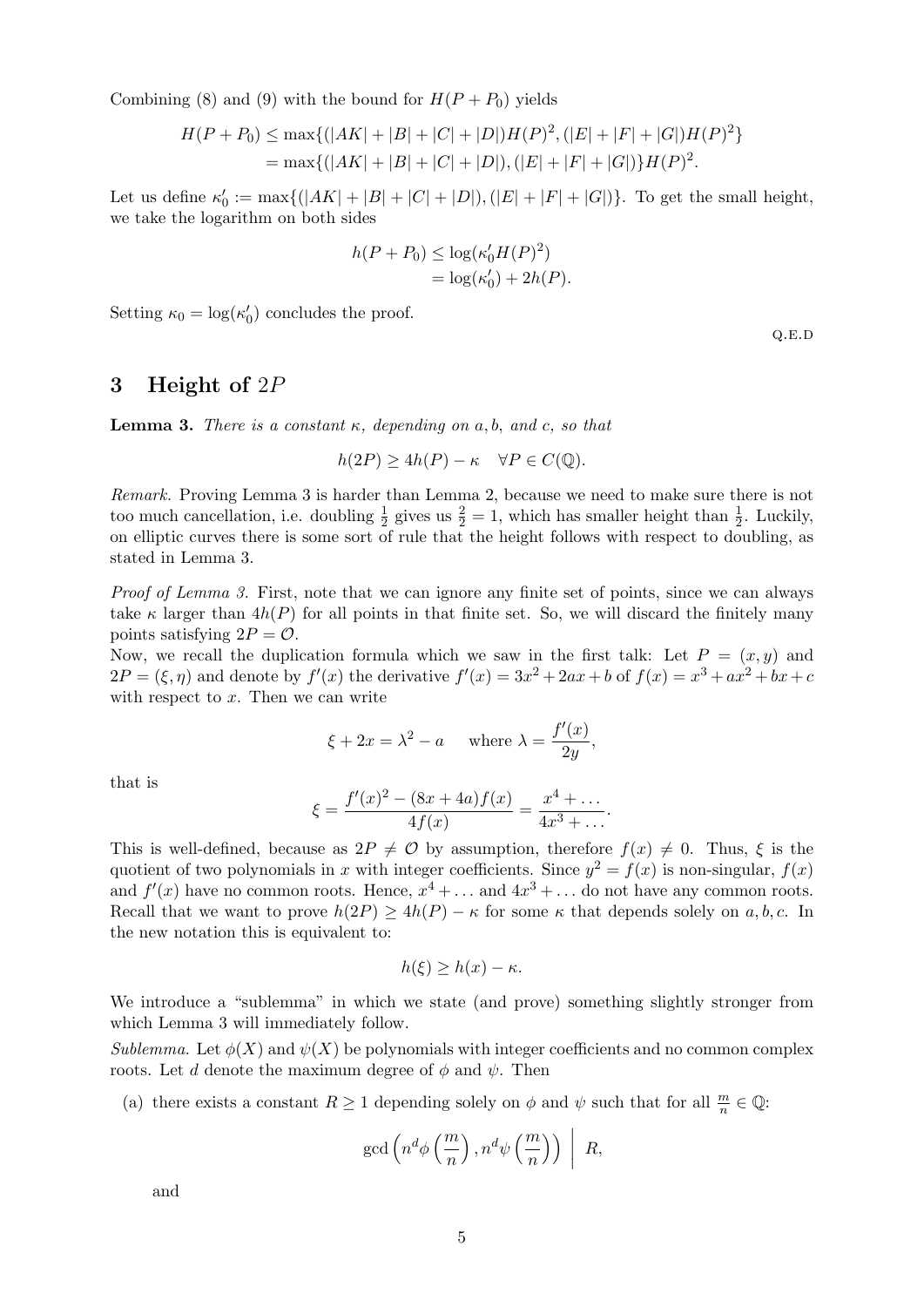(b) there exist constants  $\kappa_1$  and  $\kappa_2$  depending on  $\phi$  and  $\psi$  such that for all  $\frac{m}{n} \in \mathbb{Q}$  with  $\psi\left(\frac{m}{n}\right)\neq 0$ :

$$
d \cdot h\left(\frac{m}{n}\right) - \kappa_1 \le h\left(\frac{\phi(m/n)}{\psi(m/n)}\right) \le d \cdot h\left(\frac{m}{n}\right) + \kappa_2.
$$

Proof of Sublemma. We will use part (a) to prove the left inequality of part (b) which implies lemma 3.

(a) First of all, note that taking the greatest common divisor makes sense: Since the degrees of  $\phi$  and  $\psi$  are at most d,  $n^d\phi(m/n)$  and  $n^d\psi(m/n)$  are integers. Therefore

$$
\gcd\left(n^d\phi\left(\frac{m}{n}\right),n^d\psi\left(\frac{m}{n}\right)\right)
$$

is well-defined.

In addition, by potentially switching the roles of  $\phi$  and  $\psi$ , we may assume without loss of generality that  $\phi$  has degree d and the degree of  $\psi$  is  $e \leq d$ . We now define

$$
\Phi(m,n) := n^d \phi(m/n) = a_0 m^d + a_n m^{d-1} n + \dots + a_d n^d
$$
  

$$
\Psi(m,n) := n^d \psi(m/n) = b_0 m^e n^{d-e} + b_1 m^{e-1} n^{d-e+1} + \dots + b_e n^d.
$$

Now we move on to the actual proof. Note that as  $\phi(X)$  and  $\psi(X)$  do not have any common roots, they are relatively prime on  $\mathbb{Q}[X]$  and thus generate the unit ideal, i.e.  $(\phi) + (\psi) = (1) = \mathbb{Q}[X]$ . Therefore, there exist polynomials F, G with rational coefficients such that

$$
F(X)\phi(X) + G(X)\psi(X) = 1. \quad (*)
$$

Define A to be large enough such that  $AF(X)$  and  $AG(X)$  have integer coefficients and let  $D := \max\{\deg F, \deg G\}$ . Remark that A and D do not depend on n and m. If we take  $X = \frac{m}{n}$  $\frac{m}{n}$  and multiply (\*) by  $An^{D+d}$  we get

$$
n^{D}AF\left(\frac{m}{n}\right) \cdot n^{d}\phi\left(\frac{m}{n}\right) + n^{D}AG\left(\frac{m}{n}\right) \cdot n^{d}\psi\left(\frac{m}{n}\right) = An^{D+d}.
$$

Observe that  $n^DAF(X)$  and  $n^DAG(X)$  are integers because  $n, D, AF\left(\frac{m}{n}\right)$ , and  $AG\left(\frac{m}{n}\right)$ are integers. Define  $\gamma := \gamma(m, n) := \gcd(\Phi(m, n), \Psi(m, n))$ . Then we can conclude that  $\gamma$  divides  $An^{D+d}$ . Unfortunately,  $An^{D+d}$  depends on n and our R from the sublemma may only depend on  $\phi$  and  $\psi$ , so we cannot take  $R := An^{D+d}$ . Instead, we claim that  $\gamma \mid Aa_0^{D+d}$ . Indeed, we observe that, as  $\gamma$  divides  $\Phi(m, n)$  and  $n^{D+d-1} \in \mathbb{Z}$ ,

$$
\gamma \mid An^{D+d-1}\Phi(m,n) = Aa_0m^dn^{D+d-1} + Aa_1m^{d-1}n^{D+d} + \ldots + Aa_dn^{D+2d-1}.
$$

Note that on the right-hand side of the equation except for the first term all contain  $An^{D+d}$ as a factor. Therefore,  $\gamma$  divides the first term  $Aa_0m^dn^{D+d-1}$ . As  $m, n$  are coprime,  $\gamma \mid Aa_0n^{D+d-1}$ . If we repeat the above argument using that  $\gamma \mid Aa_0n^{D+d-1}\Phi(m,n)$ , we can conclude that  $\gamma \mid A a_0^2 n^{D+d-2}$ . Repeating this multiple times yields:

$$
\gamma \mid Aa_0^{D+d}.
$$

Defining  $R := Aa_0^{D+d}$  we can conclude the proof.

(b) For the proof we use part (a). As only the lower bound is relevant for the proof of Lemma 3, we shall only prove that one, although the upper bound can be proven analogously. As in the previous proofs, we again can exclude a finite set of rational numbers and therefore assume that  $\frac{m}{n}$  is not a root of  $\phi$ . Note that if  $r \neq 0$ , then  $h(r) = h\left(\frac{1}{r}\right)$  $(\frac{1}{r}),$  so without loss of generality we can assume that deg  $\phi = d$  and deg  $\psi = e \leq d$  (otherwise we can reverse the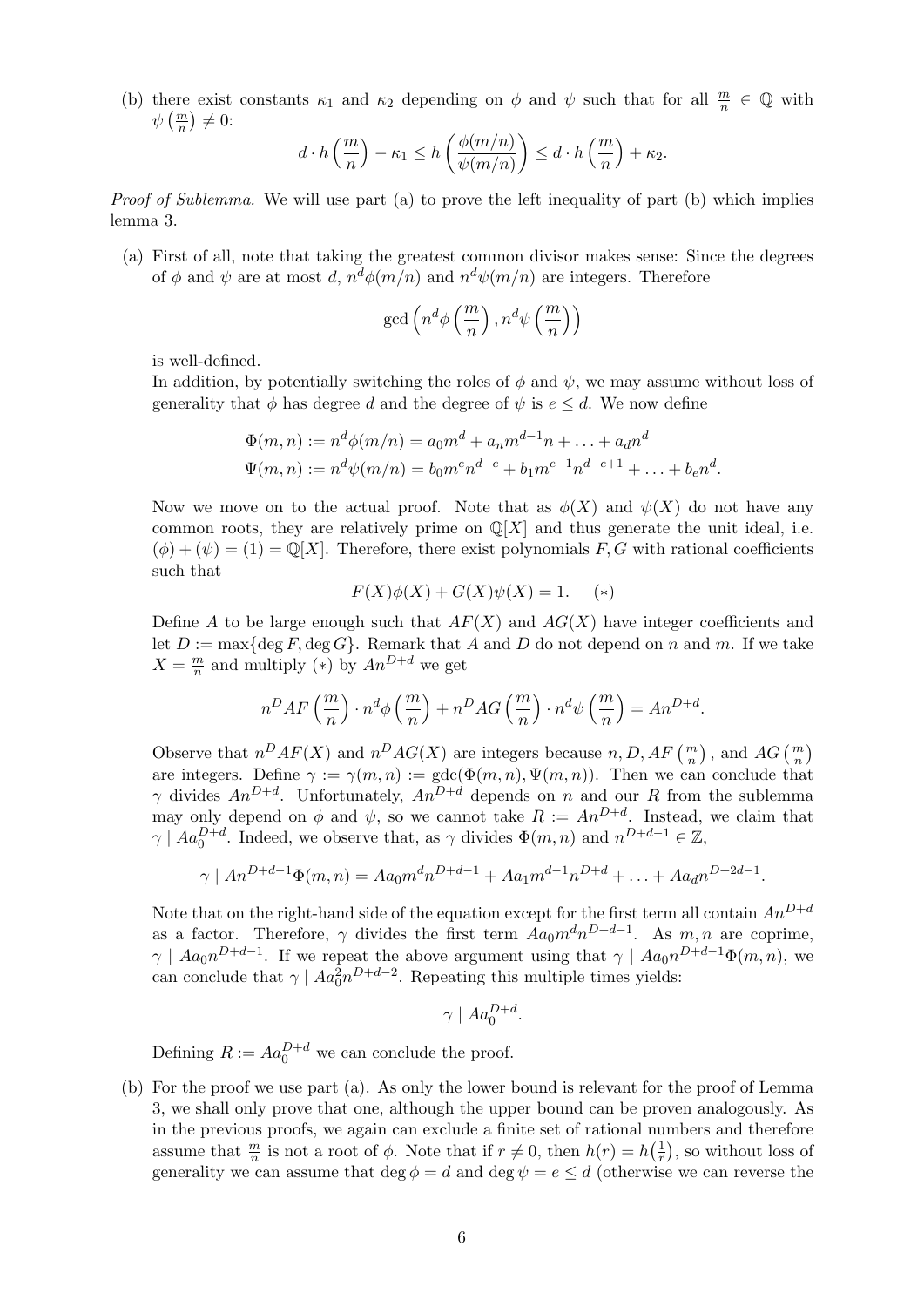roles of  $\phi$  and  $\psi$ ). We can write

$$
\zeta = \frac{\phi(m/n)}{\psi(m/n)} = \frac{n^d \phi(m/n)}{n^d \psi(m/n)} = \frac{\Phi(m,n)}{\Psi(m,n)}.
$$

Observe that this is a quotient of integers, because the largest common denominator of  $\phi(m/n)$  and  $\psi(m/n)$  is  $n^d$ .

Assuming that  $\Phi$  and  $\Psi$  do not have common factors we know that

$$
H(\zeta) = \max\{|\Phi(m, n)|, |\Psi(m, n)|\}.
$$

But if they do have common factors, this becomes an inequality. As this is not a really good estimate, we use part (a) to improve it. By part (a) there exists a constant  $R \geq 1$ depending only on  $\phi$  and  $\psi$  such that

$$
\gcd(\Phi(m,n),\Psi(m,n)) \mid R.
$$

With this we have a better estimate for  $H(\zeta)$  because we have a bound for the possible cancellation if they have common factors:

$$
H(\zeta) \ge \frac{1}{R} \max\{ |\Phi(m, n)|, |\Psi(m, n)| \}
$$
  
=  $\frac{1}{R} \max\{ |n^d \phi(m/n)|, |n^d \psi(m/n)| \}$   
 $\ge \frac{1}{2R} \{ |n^d \phi(m/n)| + |n^d \psi(m/n)| \}.$ 

In the last inequality we use the general fact that  $\max\{a, b\} \geq \frac{1}{2}(a+b)$ . We now compare  $H(\zeta)$  to  $H(m/n)^d := \max\{|m|^d, |n|^d\}$ :

$$
\frac{H(\zeta)}{H(m/n)^d} \ge \frac{1}{2R} \frac{|n^d \phi(m/n)| + |n^d \psi(m/n)|}{\max\{|m|^d, |n|^d\}} = \frac{1}{2R} \frac{|\phi(m/n)| + |\psi(m/n)|}{\max\{|m/n|^d, 1\}}.
$$

Define

$$
p(t) := \frac{|\phi(t)| + |\psi(t)|}{\max\{|t|^d, 1\}}.
$$

We want to show that there exists a constant  $C > 0$  such that  $p(t) \geq C$  for all  $t \in \mathbb{R}$ . For this observe that deg  $\phi = d$  and deg  $\psi \leq d$ , so

$$
\lim_{|t|\to\infty} p(t) \neq 0.
$$

In particular,

$$
\lim_{|t| \to \infty} p(t) = \begin{cases} |a_0| & \text{if } \deg \psi < d, \\ |a_0| + |b_0| & \text{if } \deg \psi = d. \end{cases}
$$

If we consider some closed interval  $I \neq \mathbb{R}$ , then we can conclude that p is bounded away from 0 on I. Inside I, as  $p(t)$  is continuous we know that  $p(t) > 0$  because  $\phi, \psi$  have no common zeros. A continuous function on a compact set such as the closed interval I assumes minimum and maximum values, i.e.  $\min_{t\in I} p(t)$ ,  $\max_{t\in I} p(t) > 0$ . Therefore there exists such a  $C > 0$ .

As

$$
\frac{H(\zeta)}{H(m/n)^d} \ge \frac{1}{2R}p\left(\frac{m}{n}\right),\,
$$

it follows that  $H(\zeta) \geq \frac{C}{2l}$  $\frac{C}{2R} \cdot H(m/n)^d$ . Hence, we get the inequality

$$
h(\zeta) \ge d \cdot h\left(\frac{m}{n}\right) - \kappa_1
$$

where  $\kappa_1 := \log(2R/C)$ , because  $h(x) := \log H(x)$ . Note that C and R only depend on  $\phi$ and  $\psi$ , not on *n* and *m*. This concludes the proof of part (b).